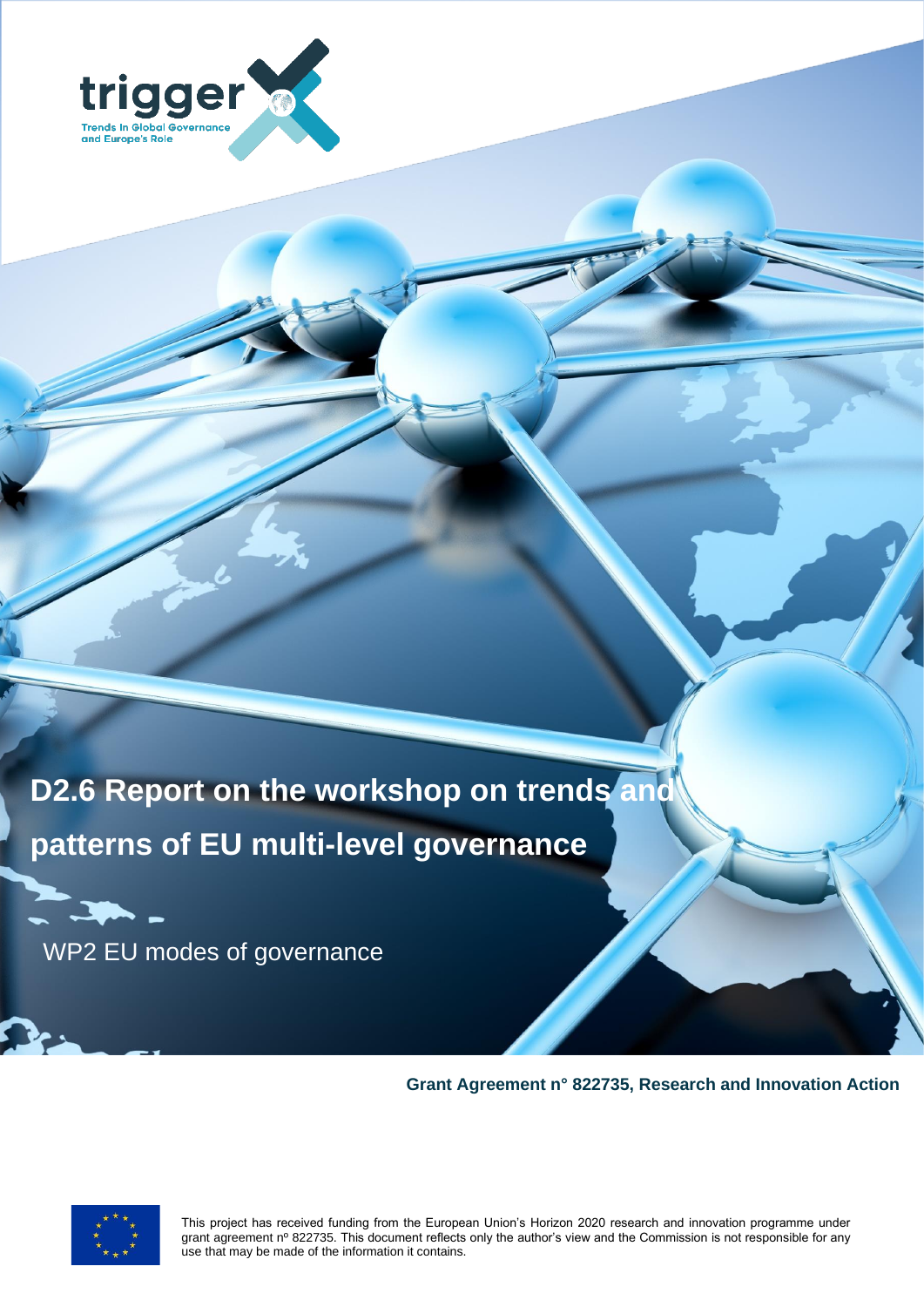

# **TRIGGER**

## **TRends in Global Governance and Europe's Role**

| <b>Deliverable number:</b>  | 2.6                                                                                 |
|-----------------------------|-------------------------------------------------------------------------------------|
| Deliverable name:           | D2.6 Report on the workshop on trends and patterns of EU multi-<br>level governance |
| WP / WP number:             | WP2 EU modes of governance                                                          |
| Delivery due date:          | 30.06.20                                                                            |
| Actual date of submission:  | 30.06.21                                                                            |
| <b>Dissemination level:</b> | Public                                                                              |
| Lead beneficiary:           | <b>CEPS</b>                                                                         |
| Contributor(s):             | Moritz Laurer, Hieu Nguyen, Gaby Umbach                                             |
| Reviewers(s):               | Chiara Del Giovane                                                                  |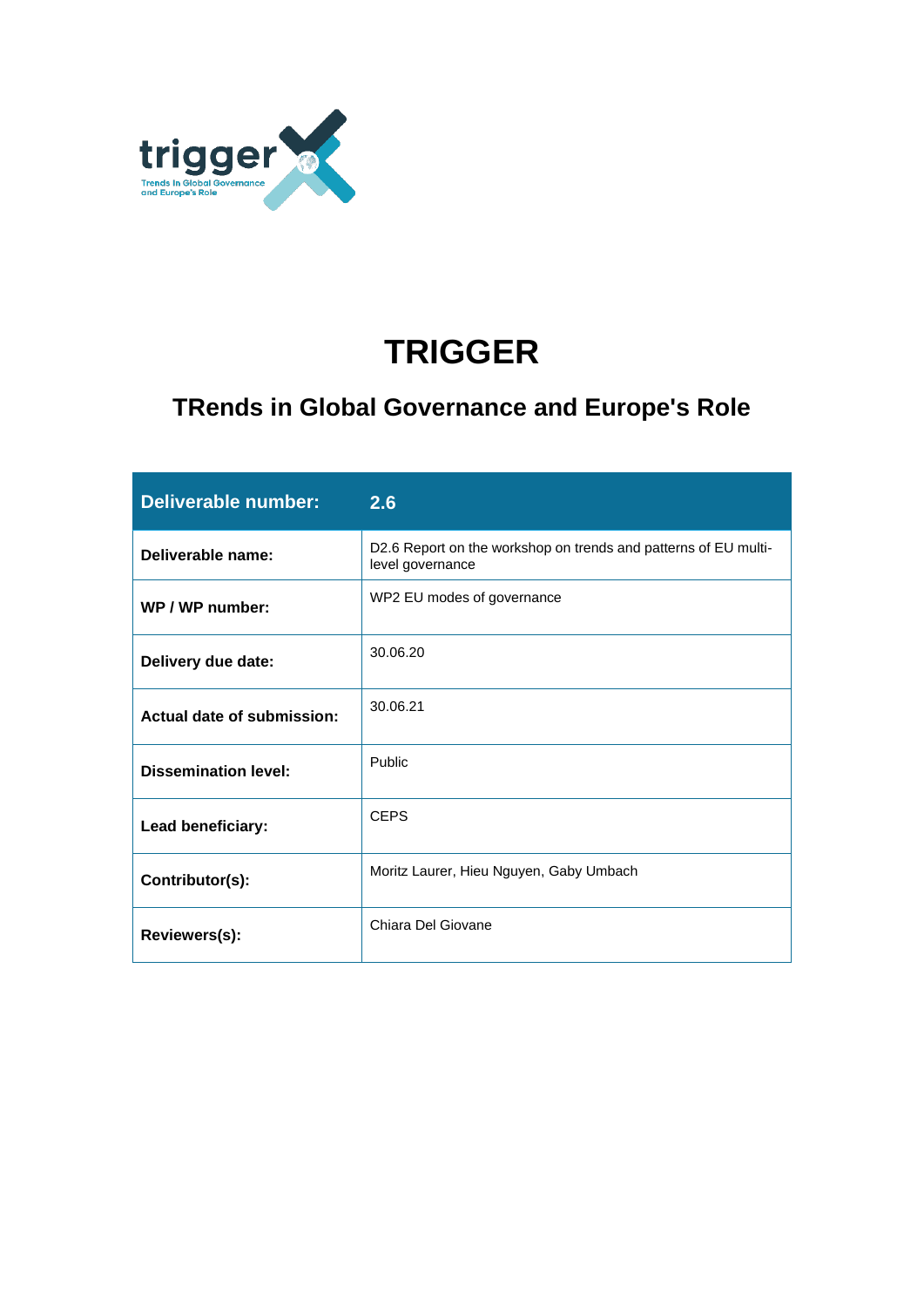### **Changes with respect to the DoA**

Not applicable

## **Dissemination and uptake**

Public

### **Evidence of accomplishment**

Report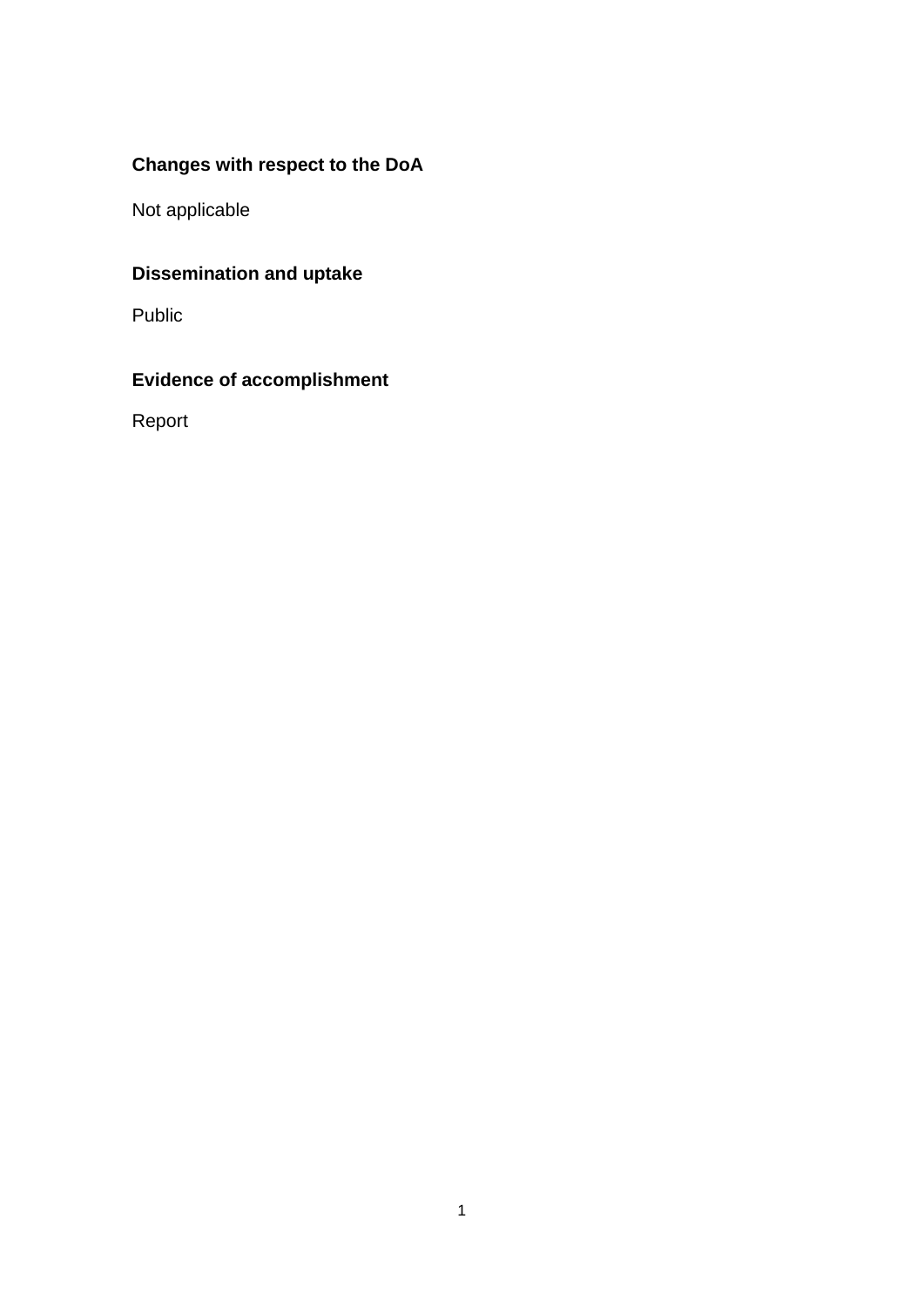## **Content**

| 2.2. |  |
|------|--|
| 2.3. |  |
| 2.4. |  |
| 2.5. |  |
|      |  |
|      |  |
|      |  |

# **Index of Figures**

## **Index of Tables**

|--|--|--|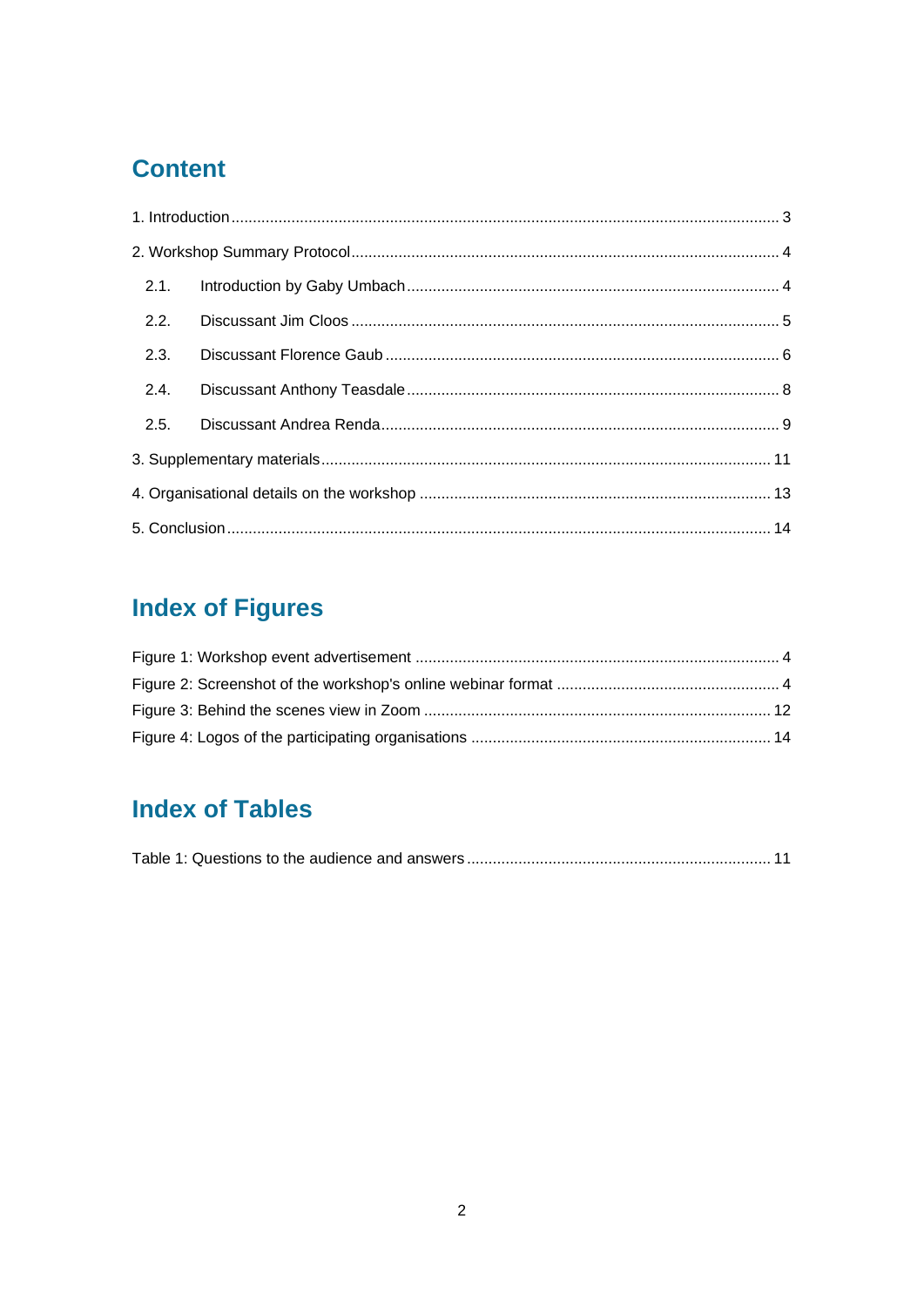### <span id="page-4-0"></span>**1. Introduction**

Global and EU governance is disrupted by shifts in global power constellations, new technologies, the erosion of liberal democracies and the transformation of economic systems. In order to investigate these shifts in global governance, TRIGGER organised a workshop together with ESPAS (European Strategy and Policy Analysis System) at the European University Institute's 2021 State of the Union Conference on 06 May 2021. The workshop on "Trends and Shifts in Global Governance and the Role of the EU" created a rich discussion on the many challenges the EU faces in times of crises, while also pointing out its potential to overcome these challenges.

The workshop was moderated by Prof Dr Gaby Umbach, TRIGGER lead for EUI, director of GlobalStat and part-time professor at Robert Schuman Centre for Advanced Studies at the EUI. The discussants were:

- Jim Cloos, Secretary-General TEPSA | former Deputy Director-General, General and Institutional Policy, General Secretariat of the EU Council of Ministers, Brussels (remote)
- Dr Florence Gaub, Deputy Director, EU Institute for Security Studies, Paris (remote)
- Prof Dr Andrea Renda, Senior Research Fellow and Head of Global Governance, Regulation, Innovation and the Digital Economy, Centre for European Policy Studies, Brussels | Part-time Professor, EUI-STG (remote)
- Anthony Teasdale, Director General, European Parliamentary Research Service, European Parliament, Brussels (remote)

Due to the COVID-19 pandemic the workshop was organised via an interactive online platform (Swapcard), which enabled a group of participants to interact with the speakers via a chat, Q&A functionality and a polling system. 107 participants joined the workshop via the online platform. In addition, a Youtube life stream was provided, which an estimated 10.000 viewers followed across the State of the Union event. The full life stream is freely available online.<sup>1</sup>

<sup>&</sup>lt;sup>1</sup> youtu.be/ cvsnrVZdpA (starting at 4:22:10)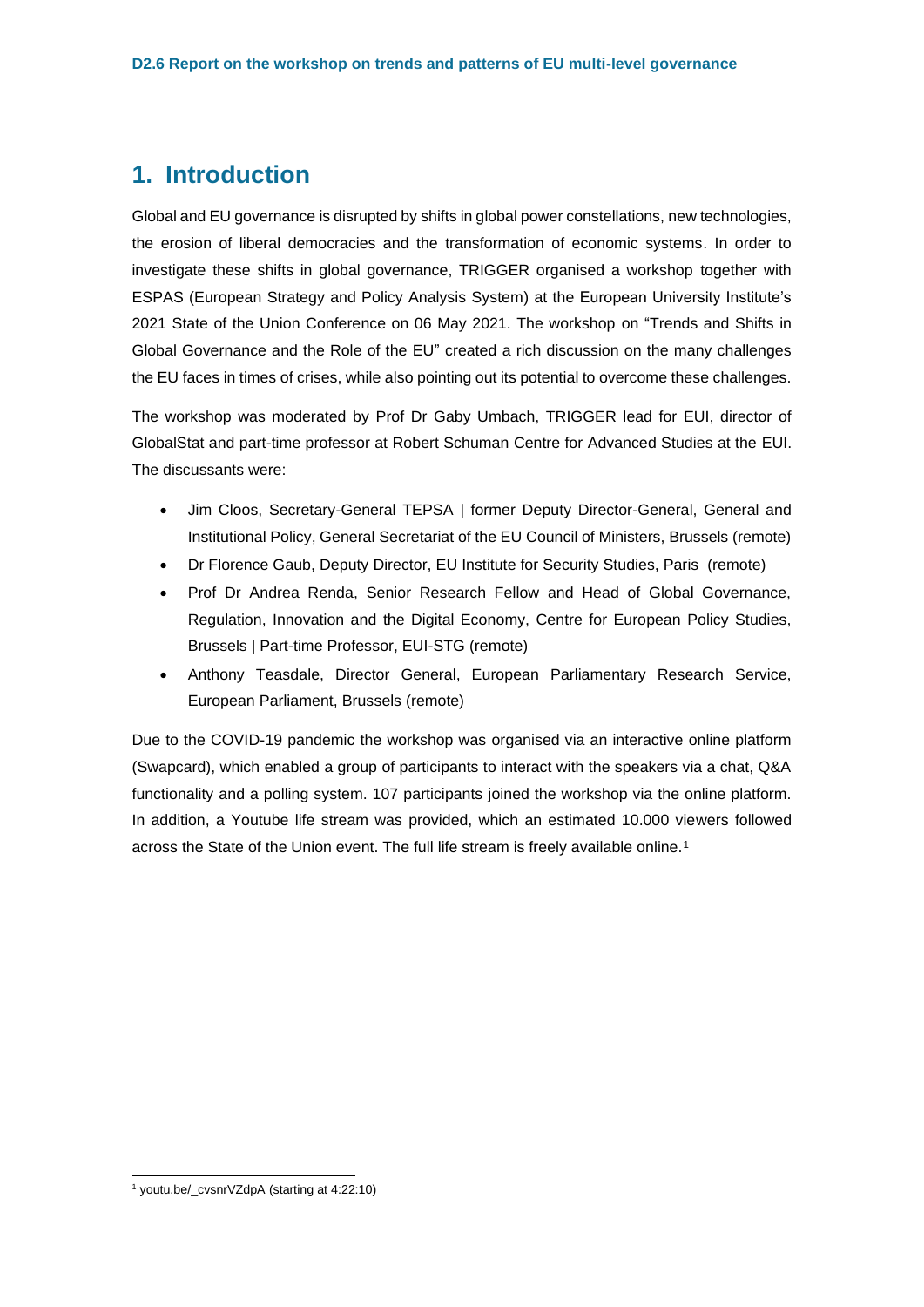<span id="page-5-2"></span>

#### **Figure 1: Workshop event advertisement**

## <span id="page-5-0"></span>**2. Workshop Summary Protocol**

The online session was structured along several key questions which were posed to the discussants by the TRIGGER moderator. The text below provides a summary protocol of the key arguments and insights shared by each speaker throughout the online session. Given the COVID-19 pandemic, the workshop could unfortunately not be organized in person, but the organizing team captured the participant's feedback via several pools and the Q&A and chat functionality.

<span id="page-5-3"></span>

**Figure 2: Screenshot of the workshop's online webinar format**

#### <span id="page-5-1"></span>**2.1. Introduction by Gaby Umbach**

The erosion of the global climate change regime, the internationally-agreed Joint Comprehensive Plan of Action for the peaceful use of nuclear power being at risk, burden-sharing conflicts in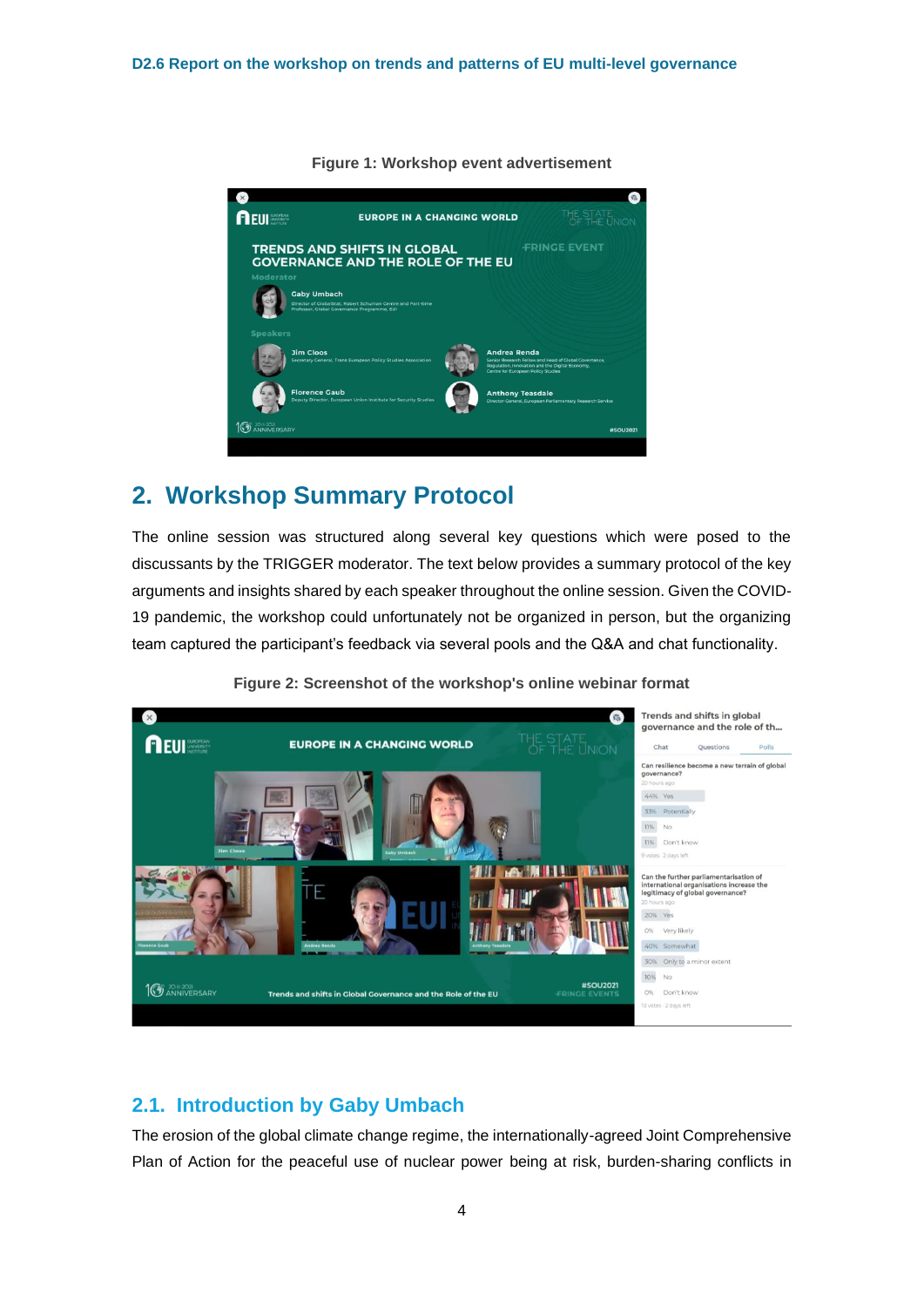international security politics and new global trade wars – all of these developments testify to the contestation of global governance and the acceleration of the renationalisation of politics. Both go hand in hand with shifts in global power constellations, disruptive technologies, the erosion of liberal democracies and the transformation of economic systems. In short, the world is on its way towards a new geo-political, geo-economic and geo-technological order and it seems unclear, which role the EU will play in it. Based on TRIGGER and ESPAS research, this panel will discuss the impact of trends and shifts in global governance and the EU's potential to act as a global player.

#### <span id="page-6-0"></span>**2.2. Discussant Jim Cloos**

#### **2.2.1. Questions on the EU's Strategic Autonomy**

Mr. Cloos broke down his intervention into several key questions on the EU's Strategic Autonomy:

Why is there a debate on Strategic Autonomy now? For the EU to survive in a brutal modern world, the EU, not only individual institutions, has to become a stronger global player, a geopolitical actor. This requires more Strategic Autonomy.

What is Strategic Autonomy about? It is about drawing the right lessons from the recent crises and the weaknesses they reveal, becoming more resilient, and more capable to act powerfully and autonomously. It's about the freedom to act and the freedom from dependence. But it is clearly not about protectionism, or autarchy for the biggest trading power in the world, or about attacking NATO.

What lessons can be drawn from the crisis? The crisis that hit does remind one of Dante's Inferno. Even the smallest sins are viciously punished, and we do have weaknesses. We practice strategic autonomy without being aware of it. The example of subprime and sovereign debt crisis revealed the imbalance between the economic and monetary part. They showed that the "no bailout" clause was too rigid, and the ECB's role needs to be adapted. Thus, the EU strengthened economic coordination, allowed the ECB to innovate and created the ESFS and the ESM to help countries in trouble. Migration threatened the loss of control of the EU's external borders. The answer was a conservative external policy, including a tough deal with Turkey, better control of the internal borders and the attempt at reforming the migration and asylum system. And last but not least, the COVID crisis with all the measures and a financial package of 1.8 trillion.

What does Strategic Autonomy entail? It is time to pass from a reactionary phase to a proactive one. For this, the EU needs a better understanding of the modern world. The EU is rightly proud of promoting multilateralism and values, and it should continue doing that. But the end of history is nowhere near. The EU needs to adopt to a world that is fierce, brutal and often hostile. It needs a reflection of its exact place on the global chessboard. Where is the EU between China and the United States? How is it going to relate to Turkey and Russia? What would the EU do in its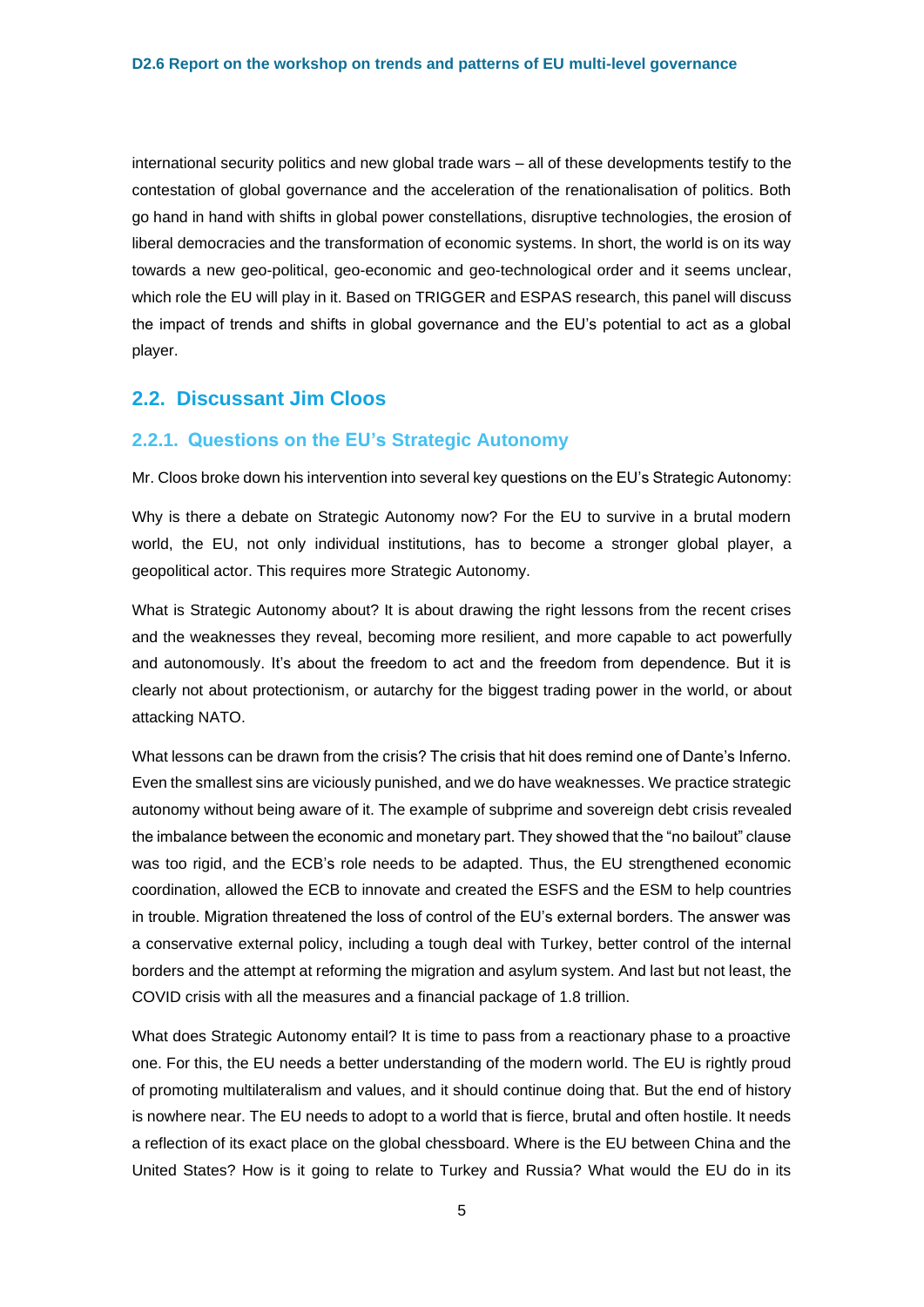relationship with the UK and its transatlantic relationship? The EU needs an honest assessment of the balance between interest and values to regain the capacity to look at all the angles of its relationships with third countries.

How can the EU strengthen its Strategic Autonomy across policies? Strategic Autonomy starts at home. What the EU needs is a thorough analysis of its strengths and weaknesses across major policy areas: climate change, digital Europe, single market, etc. The EU has regulatory power but with many flaws: the role of the euro, its trade capacity, and security and defense. The EU needs a better definition of its relation to NATO.

In conclusion, the present debate arose out of the necessity that Strategic Autonomy is a way to respond to crises and a complicated world. It is about freedom to act and freedom from overdependence. It's not about autarky, protectionism or anti-NATO. The EU has been more resilient than people thought, but it has adapted in a haphazard manner. The EU needs to come to a more proactive phase, develop a policy framework with more strategic thinking, a better analysis of our strengths and weaknesses, and potentially a fresh look at its governance. Finally, the discussant thinks all of this can be done within the present institutional framework without any major treaty reforms. He remains convinced that the EU has the capacity to survive and to reinvent itself.

#### **2.2.2. Is resilience compatible with multilateralism? How does it link to strategic autonomy?**

Mr. Cloos doubts that the EU is being seen as an inspiring leader for people's values while the actual policies and cooperation seem to contradict these values. He agrees that the EU needs to be a model, but that's not enough. The EU, in his opinion, should also be a global actor with toughness or otherwise it is just "preaching in the desert".

Mr. Cloos continues to advocate for a "stronger" EU when he warns about the dream of multilateralism. If the EU can convince other actors to play the multilateral game, it will be ideal, but if some actors do not want to cooperate, the situation will be harsh. For him, the EU has been doing good under the American sphere to develop its economy, its values, to talk about human rights and about multilateralism. However, when the U.S. crumbles away on this fields, the EU has to emancipate and be more powerful to preserve its values.

#### <span id="page-7-0"></span>**2.3. Discussant Florence Gaub**

#### **2.3.1. How has COVID changed the future of EU in global governance?**

The discussant argues that COVID-19 did not dramatically change the future of the EU in global governance. Even if there were changes, it would take more time to see how they are going to unfold. On the relationship with China, the EU is still in the middle ground. COVID-19 ripped the hopes and positive views of China apart. For example, the EU and China are recently struck when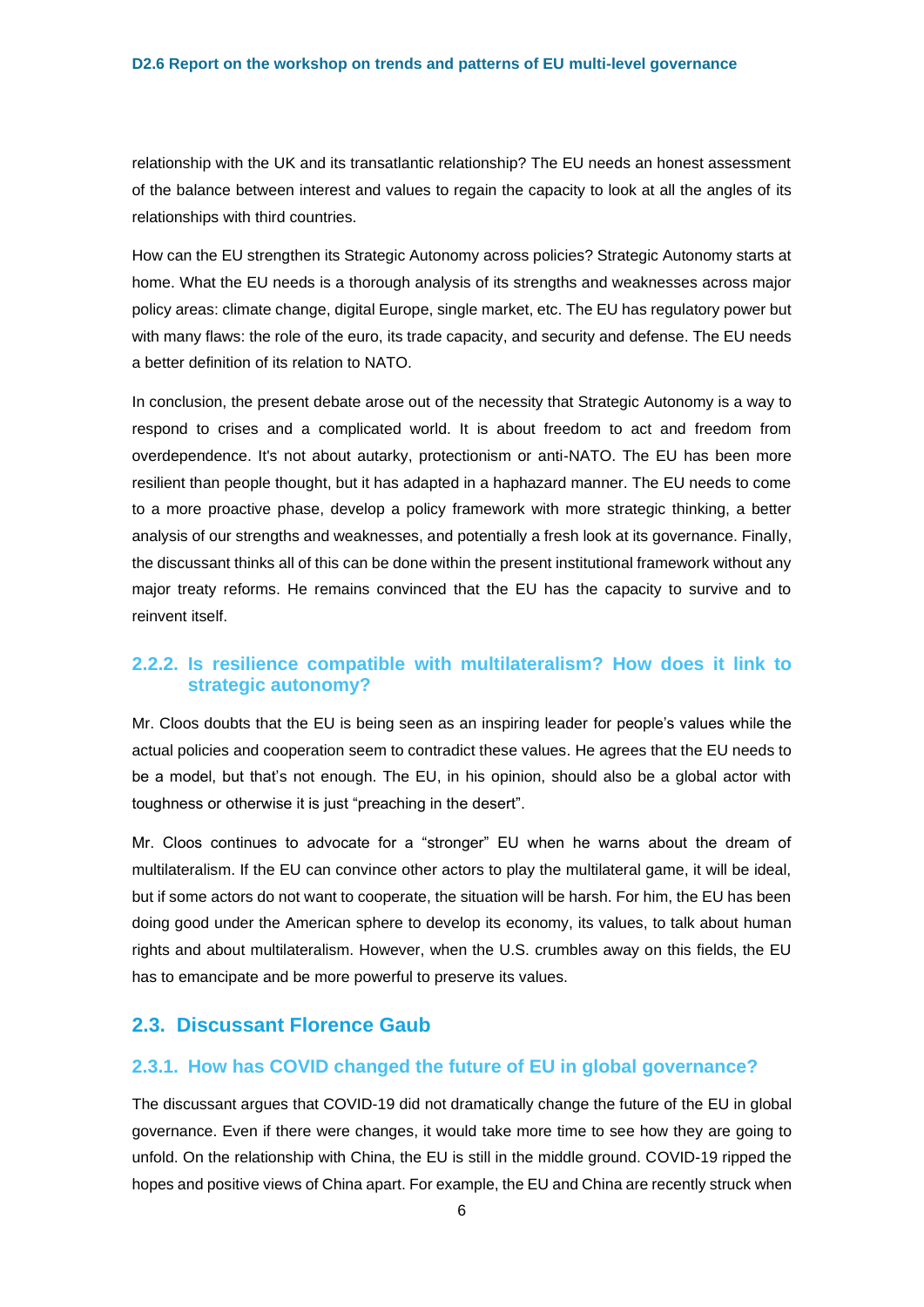it comes to trade issues. China is being perceived as a potential opponent or already an opponent with different values and visions. China's behaviors during the pandemic were key for understanding this. Before, the relationship between China and EU seemed to have been friendly. However, since the pandemic the relationship will contain a certain level of hostility – albeit not to a similar extent as the relationship with Russia.

Ms. Gaub also takes the example of digitalization: before the COVID pandemic, the idea of promoting digital means has already begun. COVID created the boost for the digital reform, however, the reality is that only 30 percent of the working people were able to move online. Most of the working people do not work or do not have the capacity to work online. COVID has shown that the office is going to survive as the place where people meet. COVID clearly gave a push to digitalization, but also showed its limitations.

Ms. Gaub also argues that Europeans were confusing health care with health. The EU has the best health care system in the world and yet it does not deal well with COVID because of obesity, smoking, and lack of exercise. Thanks to the pandemic, people have understood that health is their own responsibility rather than something you can pay for. The discussant called for more responsibility at the EU level because the EU is not dealing with this issue at the moment.

However, the discussant sees changes in the topic of climate change when it is left, front and center to how people deal with the pandemic. Paris, Berlin, Bogota, San Francisco and many other cities became greener as a result of the pandemic because of the absence of restaurants, parks, etc. Awareness also became clear with lower level of meat consumption. Moreover, renewable energy got a push not just in Europe but also in Asia and in the U.S. Climate change is the key beneficiary of COVID, because while we are in crisis mode, we finally managed to engage with other crises.

#### **2.3.2. Should the pandemic not make us better people? Can the EU put empathy on the list of its priorities and interests within global governance?**

Ms. Gaub responded that the pandemic should perhaps have this effect, but probably will not. Because in a crisis, you will focus first on what's existential to you with a high level of protection. This can be observed clearly from the early days of the pandemic globally, and even in Europe. The instinct that when people asked for "bringing everybody home, bringing all our nationals home", it is, in fact, harmful when you brought back a lot of people with COVID-19.

Ms. Gaub thinks that the space for empathy will come at the end of the crisis, when optimism comes back because the worst will be behind us. When the pressure is lifted, the Europeans can start thinking about empathy, not just amongst Europeans, but also towards others. However, Ms. Gaub stills argues that the important and natural thing to do now is to protect what is important to yourself first, the story of empathy can wait for later.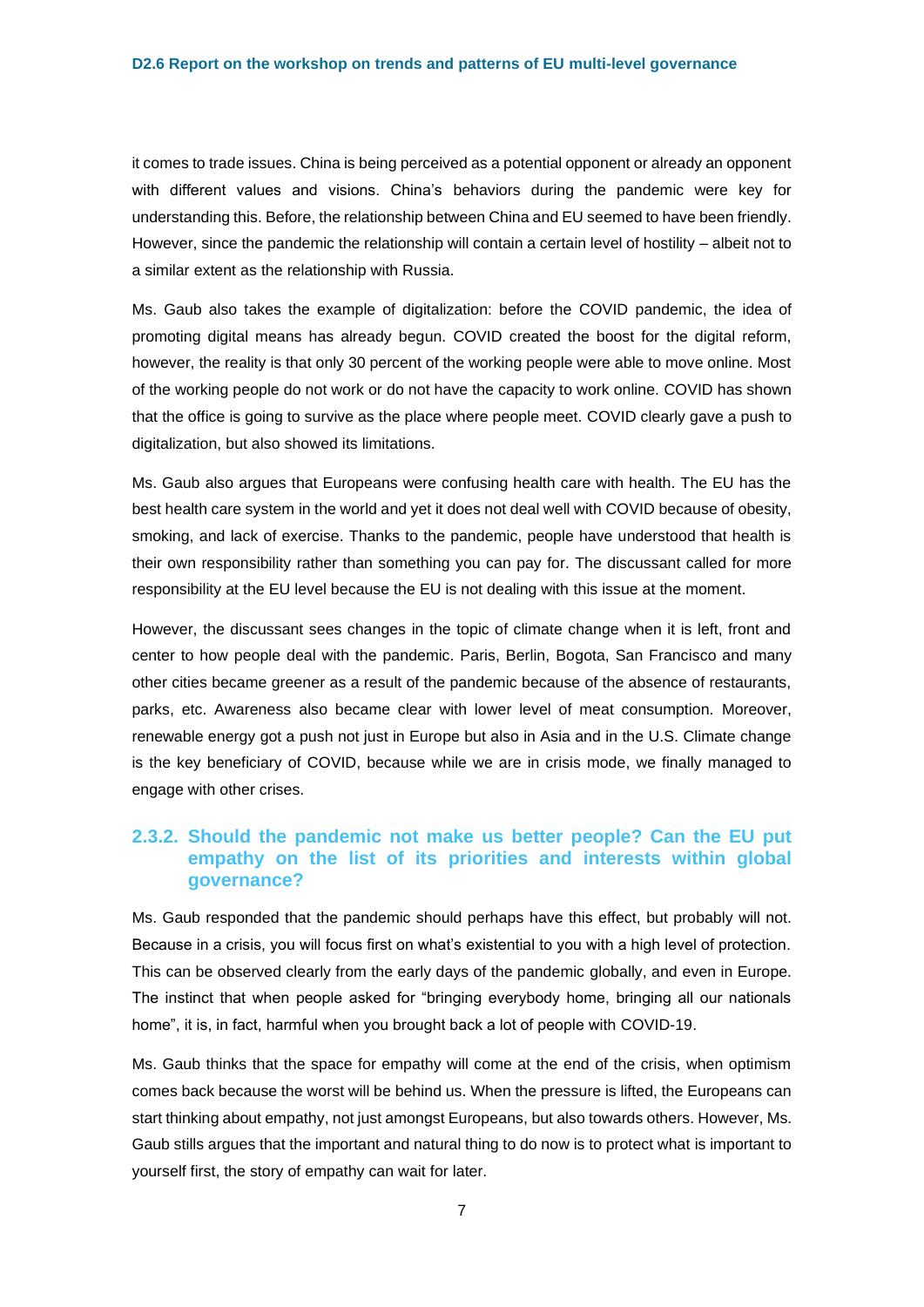#### <span id="page-9-0"></span>**2.4. Discussant Anthony Teasdale**

#### **2.4.1. How has COVID changed the expectations of the European governing system and of parliamentarism?**

About eight to nine years ago, it was assumed that the world will experience more globalization and the advancement of the market. Individuals would be empowered, and this type of humanitarian way would lead to a greater prospect for liberal democracy with technology empowering the individuals and limiting the role of the states. Now, the environment is different with less positive and more threatening developments over time.

For Mr. Teasdale, the effect on the EU system by the crisis so far has been broadly positive. Of course, there have been some quite serious threats: the threat to free movement, the threat to the single market, the shutting down of competition policy, etc. But in other areas, we are witnessing good progress. There is a greater focus on the questions of risks, capabilities, and resilience. This focus will last and lead to better thinking about where Europe is going so that it is not just a zone of values but rather a zone of interests that needs defending and advancing.

However, parliamentarism is under pressure. The past year was a year in which executive power has grown. It is still not clear what the future holds for the parliamentary system at the moment, especially in an environment in which the state can unilaterally change things that people take for granted. This comes on top of things which have been fragilized in parliaments. In recent years, there has been a high turnover in parliamentary membership: 63 percent from the EP in last year's election with similarly low numbers in national parliaments. COVID has made parliaments look more like the parliaments of strangers, of people who cannot meet, cannot communicate, and cannot form political communities. This is one important part of liberal democracy which has been eroded.

The discussant argues that there are two different EU political systems at once. One is the policycycle EU system, which is more professional. It is based upon the notion that it does ex-post evaluations and then extensive evaluation. By this system, the EU defines what the added value of something is and gets it through the legislation process. This model highlights the power of the interaction between the EU institutions and the Commission with the control over the exclusive right of initiative. But there is also a crisis-driven EU model, which is the product of the so-called "European rescue of the nation state" to get the EU system in action to invoke a European-level response to empower nation states. This system does not rely upon impact assessments or implementation reports, it is a crisis response in which important decisions are made quickly with lasting effects.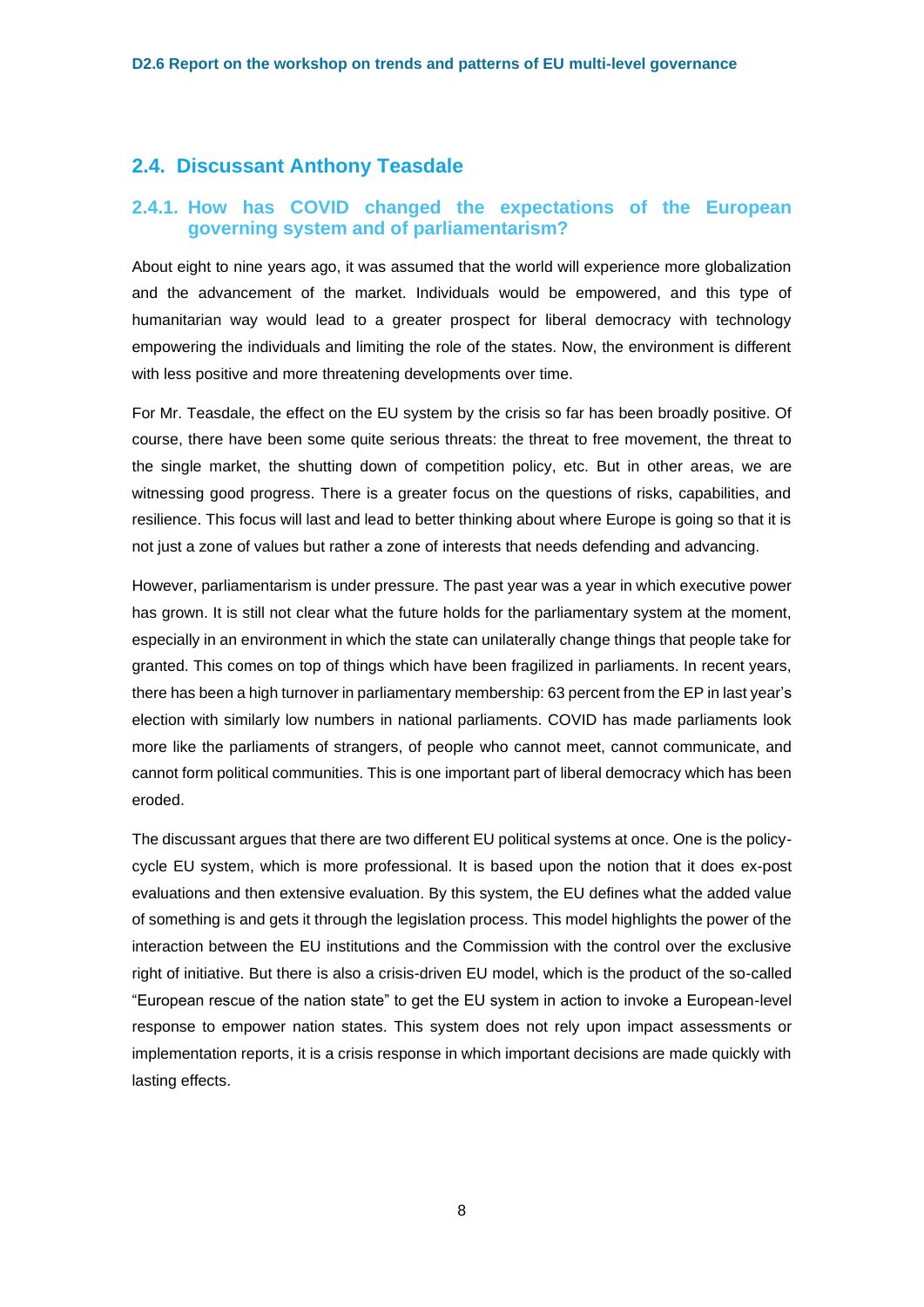#### **2.4.2. What is the relationship between the Brussels effect and democratic governance? Can EU regulatory power be utilized to induce democratization abroad?**

Mr. Teasdale points out the risk that once the Brussels effect is discovered or invented, its actual existence will diminish. Because a lot of people around the world who weren't previously consciously aware that they were de facto or de jure adopting EU technical standards will start seeing it as a political issue and are now sensitized to it. So the era of EU regulatory power in that sense has peaked and the recognition of the Brussels effect as a sort of time-lagged consequence of the assertion of that power has become more wide-spread.

Mr. Teasdale emphasizes the presence of two different EU political systems with different attitudes of the public on how far they want to be actively involved in the management and definition of policies. For the regulatory areas in which the Brussels effect has been observed, they are complex issues that are the preserve of civil servants or regulatory bodies rather than the public. Therefore, it is possible for a global system to evolve under that effect. However, he points out that with the flow of time, the public will be more engaging and the potential for the Brussels effect will be diminished, but it will come together with an opportunity for enhanced democratic participation.

#### <span id="page-10-0"></span>**2.5. Discussant Andrea Renda**

#### **2.5.1. Is resilience something that could become an automatic stabilizer for global governance?**

For Mr. Renda, resilience is not going to be a stabilizer at the moment. The notion of resilience, however we define it, is at odds with the way in which we have conceptualized public policy until now. In the past decades, the world came from a wave of Washington consensus that has been dominating in various forms at the global level and imposing in many circumstances, for example for health systems, for welfare systems, for investments in defense and security, unless there is a compelling strategic reason. This has also been reflected over the past decades in what the private sector does. Now there is globalization of production that has come together with a lack of diversification of global value chains and, especially after the financial crisis, a gradual impoverishment of the periphery of those global value chains that have been constantly reaping a very tiny fraction of the value that was created. The digital economy, the savior of the current times, has been also responsible for the value capture from the periphery to the center.

However, resilience inspires a sense of decentralized governance, requires empowerment of local communities, and requires living in a decentralized way. It means the ability to act, the flexibility, the discretion to react to different situations. This is opposite of what the world in general have been doing until now. The focus on resilience will be inevitable over the coming years and will also require a refinement of the focus on sustainabilit. At the moment, the definition of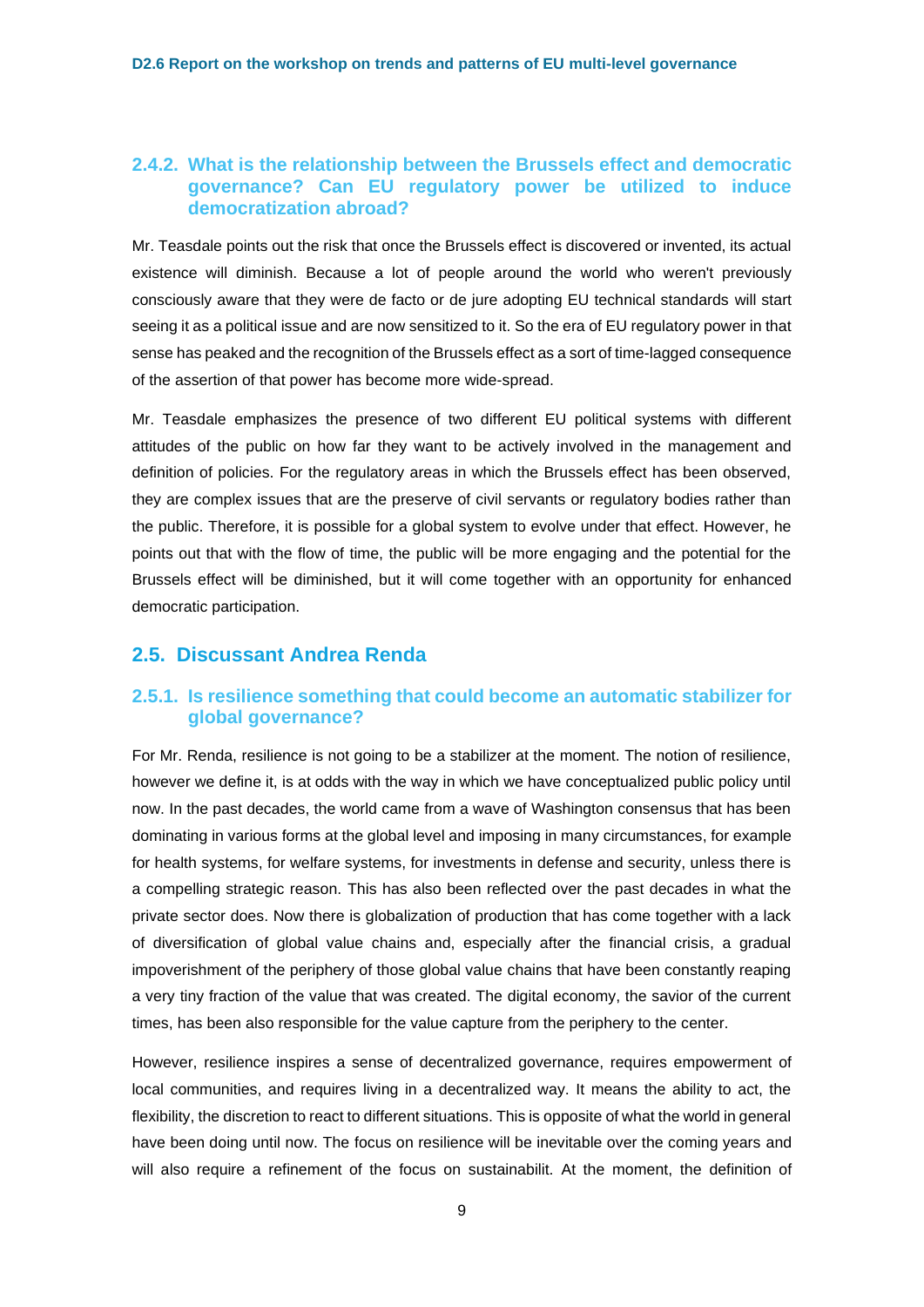sustainability typically does not incorporate sufficient attention towards resilience and well-being. Global governance is unable to translate or to manage the transition between forms of capitalism. It is a form of capitalism that is looking inward for corporations with the concept that the private sector and the public sector are allies toward the greater good including developing countries and vulnerable communities.

In his opinion, the EU is forced to be the leader. The expectations in the EU are always high. In the coming years, the EU should do three things. First, the EU should have more courage in proposing a different approach to capitalism that is not even stakeholder capitalism but goes beyond that - a genuine European enterprise model. The second thing is to refocus and reconceptualize its approach to global development. The EU should develop new tools to engage with citizens directly. As a final note, the EU's leadership should have acted more proactively in certain areas. For example, in the first weeks of his presidency, Joe Biden has said two things that the EU could have probably said earlier: the time for shareholder capitalism is over and the patents over vaccines could be temporarily waived. This does not mean that the U.S. can teach the EU anything, but rather that the leadership role of the EU could have been more proactive.

#### **2.5.2. What is the impact of the EU's post Covid-19 recovery on the capacity of the EU to have a value-based foreign policy? Is there a need for conditionalities in agreements?**

Mr. Renda predicts that the EU will be under pressure in the coming years because of the different ways in spending the Recovery and Resilience funds across Member States. This leads to a divergence inside the EU and thereby internal tensions that may reverberate in the ability of the EU to promote its model towards the outside and to focus on the clear direction towards sustainability and resilience, which is the current double logic that we see in the EU's policies.

Mr. Renda continues to point out that during this pandemic, many developing countries will be in need of help because of financial debt. This is a testbed for the EU in showing the ability not only to express solidarity, not only to work on aid, but also to generate values at the local level and create the preconditions for a polycentric world where even the developing countries and the least developed countries are bringing and building their own abilities to thrive. What might change in the way in which the EU pursues its values on the global stage is not by imposing conditionalities but by establishing cooperation paths. Mr. Renda agrees with Mr. Cloos that the EU needs to be tough but at the same time it needs to solve the problem of being perceived as a colonial power, especially in Africa.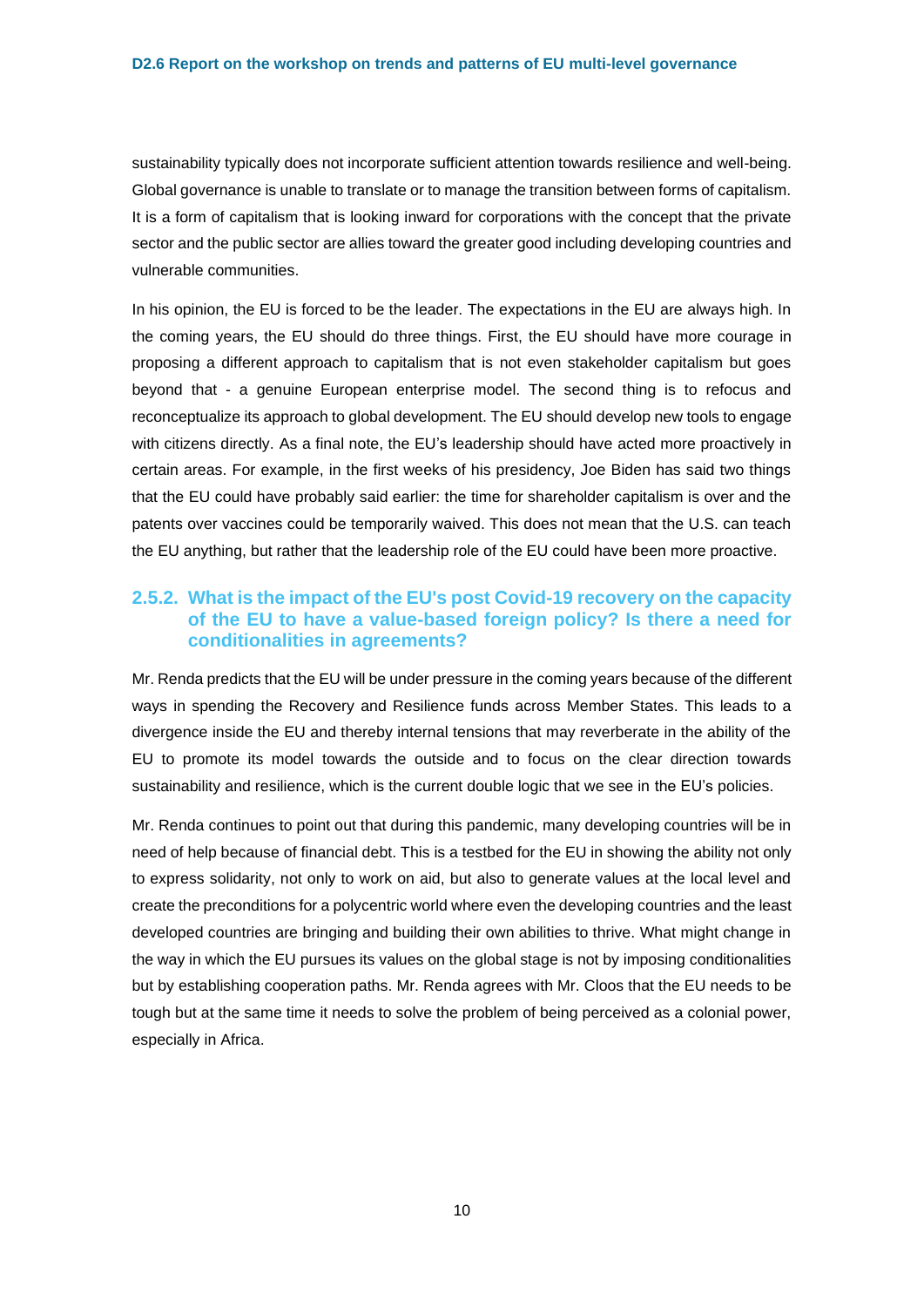## <span id="page-12-0"></span>**3. Supplementary materials**

The workshop was accompanied by three questions to the audience, which were asked in the form on online polls. Tabel 1 reports on the results of the three polls. The data shows, that participants were optimistic about resilience becoming a new terrain of global governance. At the same time, they were more sceptical as to whether parliamentarisation of international organisations can increase the legitimacy of global governance.

<span id="page-12-1"></span>

| <b>Question</b>                                | <b>Answer options</b>  | <b>Answer</b><br>distribution | <b>Number of total</b><br>answers |
|------------------------------------------------|------------------------|-------------------------------|-----------------------------------|
| Can resilience become a new terrain of global  | Yes                    | 44%                           | 9                                 |
| qovernance?                                    | Potentially            | 33%                           |                                   |
|                                                | No.                    | 11%                           |                                   |
|                                                | Don't know             | 11%                           |                                   |
| Can the further parliamentarisation of         | Yes                    | <b>20%</b>                    | 10                                |
| international organisations increase the       | Very likely            | $0\%$                         |                                   |
| legitimacy of global governance?               | Somewhat               | 40%                           |                                   |
|                                                | Only to a minor extent | 30%                           |                                   |
|                                                | No.                    | 10%                           |                                   |
|                                                | Don't know             | $0\%$                         |                                   |
| Are EU strategic autonomy and the EU's         | Yes                    | $0\%$                         | 2                                 |
| priority on multilateralism mutually exclusive | Probably               | 50%                           |                                   |
| strategies?                                    | No.                    | 50%                           |                                   |
|                                                | Don't know             | $0\%$                         |                                   |

#### **Table 1: Questions to the audience and answers**

Moreover, the figure below show the layout of the 'behind the scenes' setup on Zoom. The event was available to 107 participants via the Swapcard platform, while many other viewers were able to view the event via the life stream and the Youtube recording.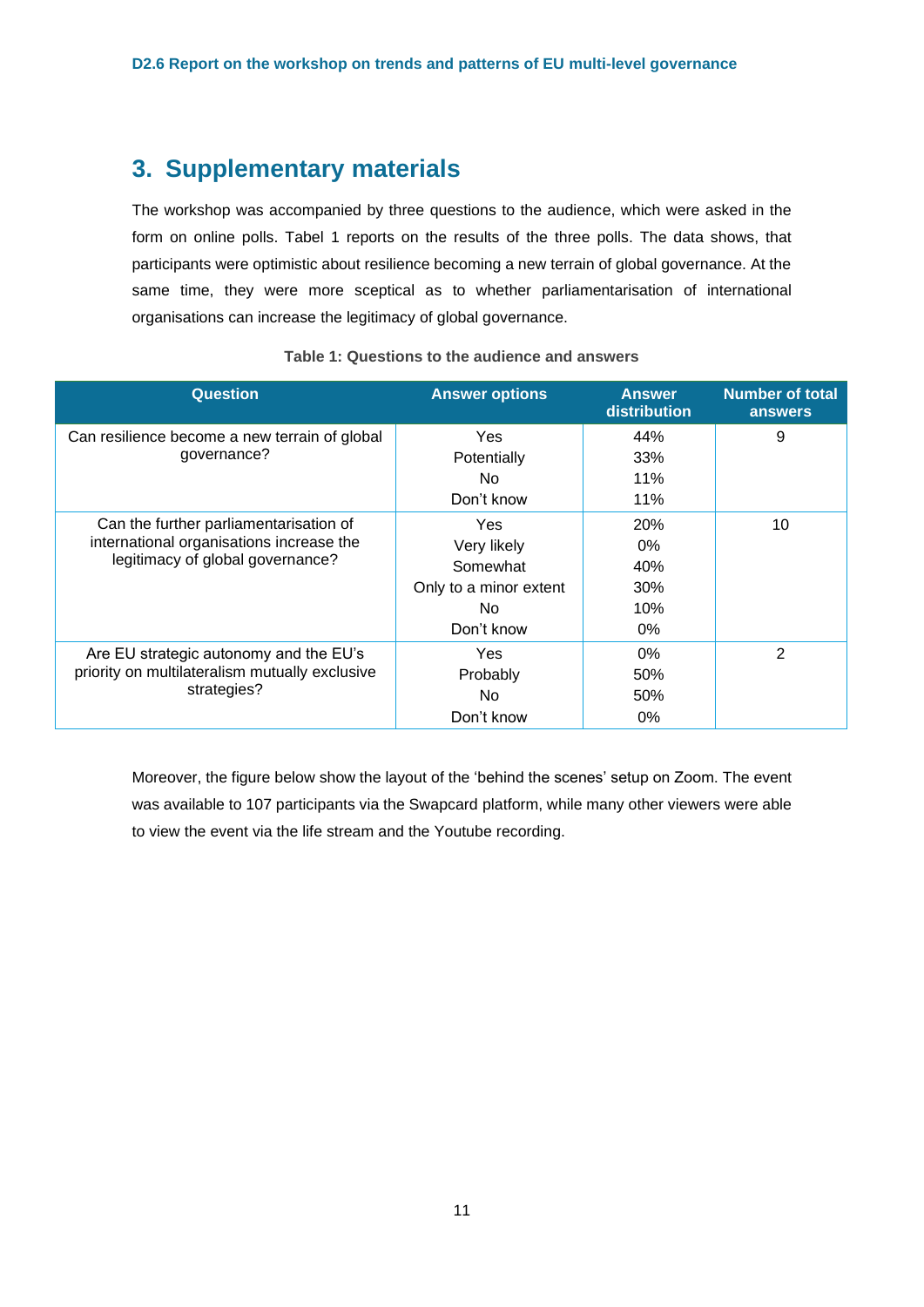<span id="page-13-0"></span>

**Figure 3: Behind the scenes view in Zoom**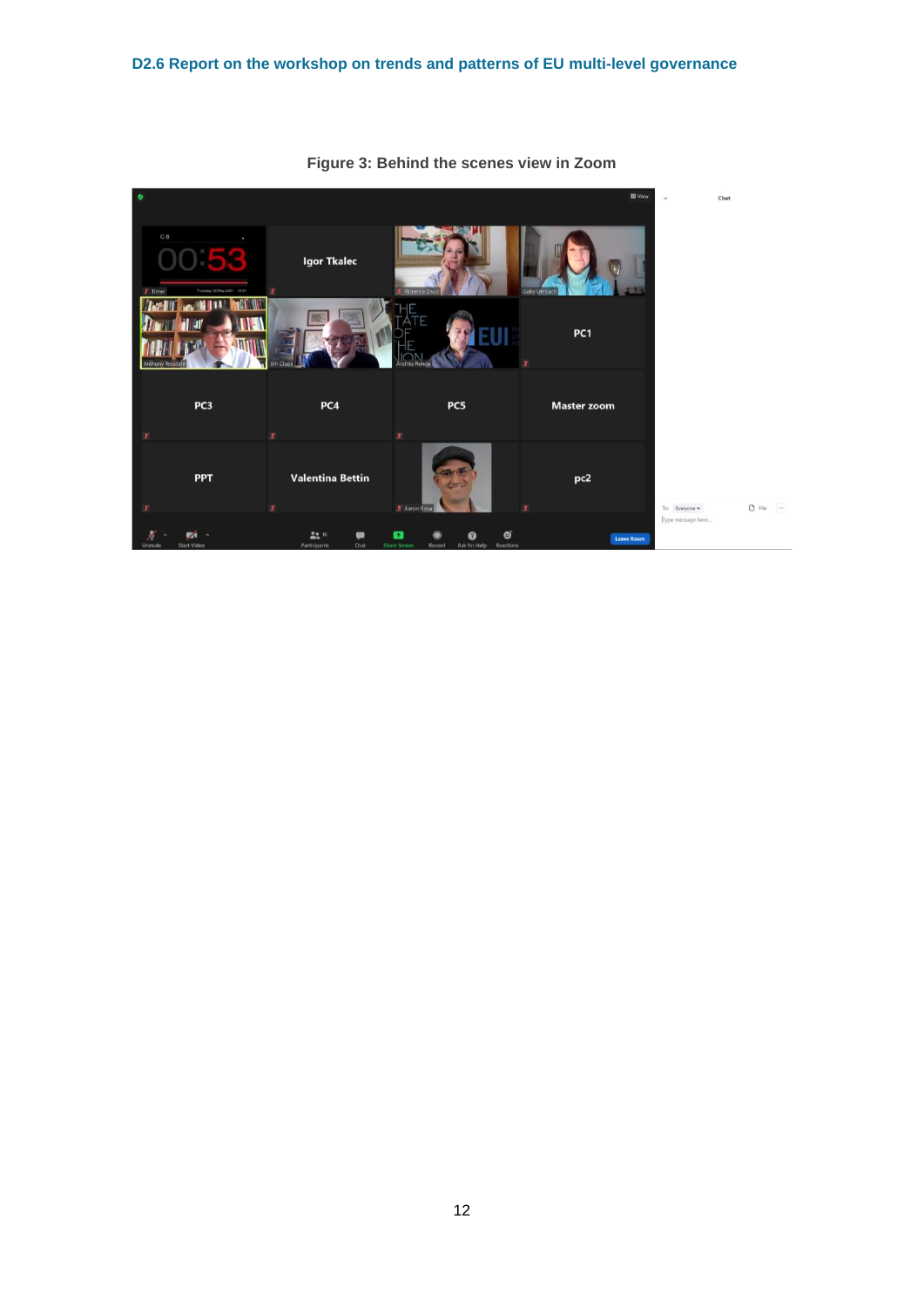## <span id="page-14-0"></span>**4. Organisational details on the workshop**

The following table provides an overview of the organisational details of the workshop, the format and speakers.

| <b>Event title</b>        | Trends and Shifts in Global Governance and the Role of the EU                                                                         |
|---------------------------|---------------------------------------------------------------------------------------------------------------------------------------|
| Duration of the event     | 55 minutes (Thu 06/05/2021, 17.55 - 18.50)                                                                                            |
| (1 hour maximum)          |                                                                                                                                       |
| Format                    | Livestreamed parallel to the two main SOU2021 Conference streams                                                                      |
|                           |                                                                                                                                       |
|                           | 2 ways of broadcasting: Swapcard_& Livestream on SOU Youtube                                                                          |
|                           | channel                                                                                                                               |
|                           |                                                                                                                                       |
|                           | Speakers and moderator(s) of the event used Zoom.                                                                                     |
| Speakers - please         | Jim Cloos, Secretary-General TEPSA   former Deputy Director-                                                                          |
| specify in-person or      | General, General and Institutional Policy, General Secretariat of the                                                                 |
| remote                    | EU Council of Ministers, Brussels (remote)                                                                                            |
|                           |                                                                                                                                       |
|                           | Dr Florence Gaub, Deputy Director, EU Institute for Security Studies,                                                                 |
|                           | Paris (remote)                                                                                                                        |
|                           |                                                                                                                                       |
|                           | Prof Dr Andrea Renda, Senior Research Fellow and Head of Global                                                                       |
|                           | Governance, Regulation, Innovation and the Digital Economy,                                                                           |
|                           | Centre for European Policy Studies, Brussels   Part-time Professor,                                                                   |
|                           | EUI-STG (remote)                                                                                                                      |
|                           |                                                                                                                                       |
|                           | Anthony Teasdale, Director General, European Parliamentary                                                                            |
|                           | Research Service, European Parliament, Brussels (remote)                                                                              |
| Moderator(s) - please     | Prof Dr Gaby Umbach, Director GlobalStat, Part-time Professor, EUI-                                                                   |
| specify in-person or      | RSC-GGP (remote)                                                                                                                      |
| remote                    |                                                                                                                                       |
| <b>Co-Moderator</b><br>in | Dr Aaron Rosa (remote)                                                                                                                |
| charge<br>of content      |                                                                                                                                       |
| support                   |                                                                                                                                       |
| Co-<br>Back-up            | Dr Igor Tkalec (remote)                                                                                                               |
| Moderator in charge       |                                                                                                                                       |
| of content support        |                                                                                                                                       |
| <b>Event description</b>  | The erosion of the global climate change regime; the internationally-                                                                 |
|                           | agreed Joint Comprehensive Plan of Action for peaceful use of                                                                         |
|                           | nuclear power at risk; burden-sharing conflicts in international                                                                      |
|                           | security politics; new global trade wars - contestation of global                                                                     |
|                           | governance and renationalisation of politics have taken up speed.<br>Both go hand in hand with shifts in global power constellations, |
|                           | disruptive technologies; erosion of liberal democracies; and                                                                          |
|                           | transformation of economic systems. In short, the world is on its way                                                                 |
|                           | towards a new geo-political, geo-economic and geo-technological                                                                       |
|                           | order and it seems unclear, which role the EU will play in it. Based                                                                  |
|                           | on ESPAS and TRIGGER research, the panel will discuss the impact                                                                      |
|                           | of trends and shifts in global governance on the EU's potential to act                                                                |
|                           | as a global player.                                                                                                                   |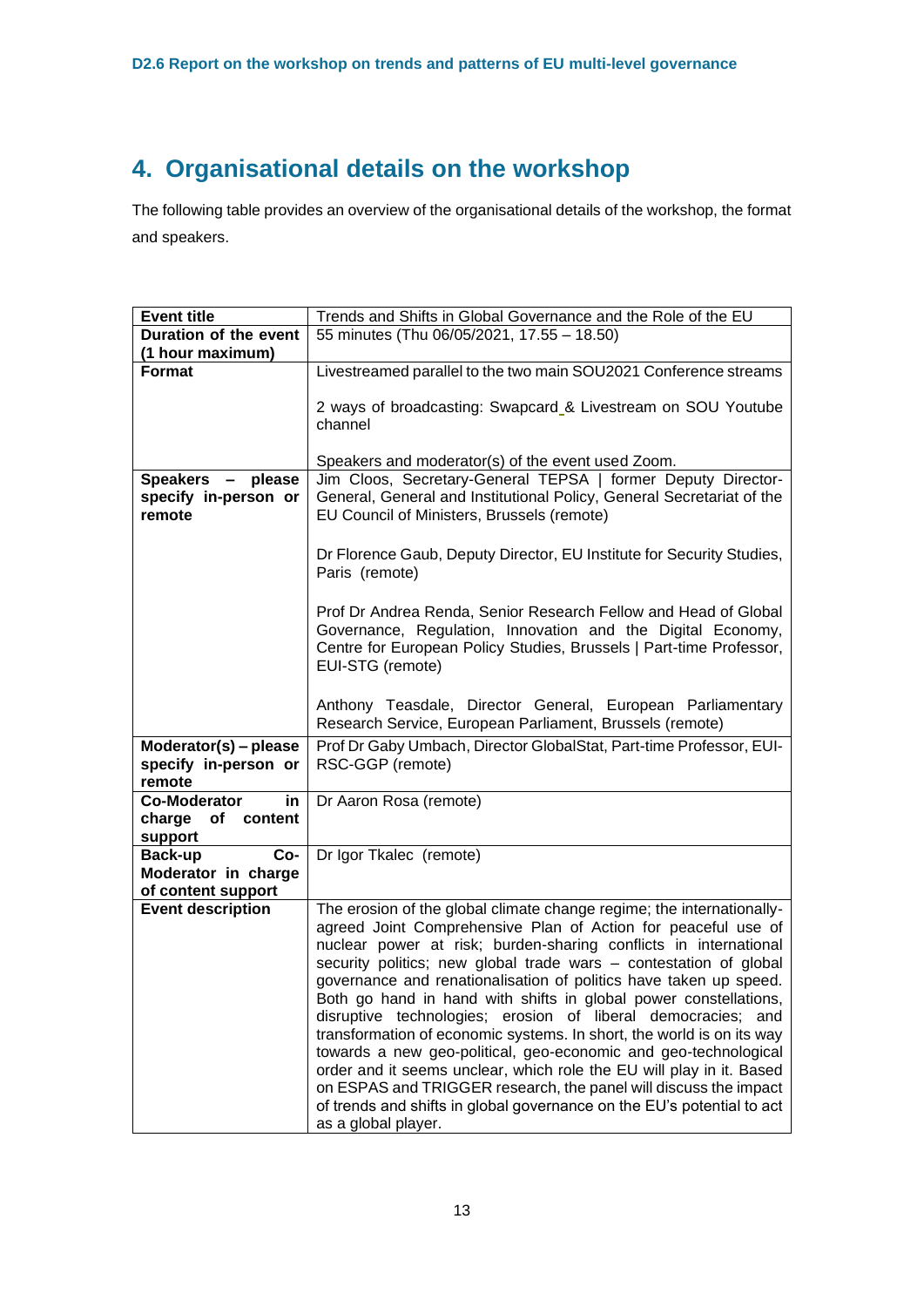

**Figure 4: Logos of the participating organisations**

### <span id="page-15-0"></span>**5. Conclusion**

Ms. Umbach ended the session by asking each discussant about one thing the EU needs to focus on to become a resilient actor in global governance. Mr. Cloos stressed the importance of developing the EU's industries in order to sustain the Brussels effect. Ms. Gaub emphasizes that the EU should get its priorities right when it is trying to do too many things at the same time. Mr. Teasdale suggests the EU should take advantage of the Biden presidency to defend Western values and interests. For Mr. Renda, the EU should focus on coherence, as many of the values and priorities are pursued in a patchy way. Overall, the session has shown the great potential of the EU to shape global governance despite (or because of) its intricate internal multi-level system. At the same time, the discussants pointed out several challenges, which the EU needs to overcome in order to become an independent actor in times of crisis and global shifts.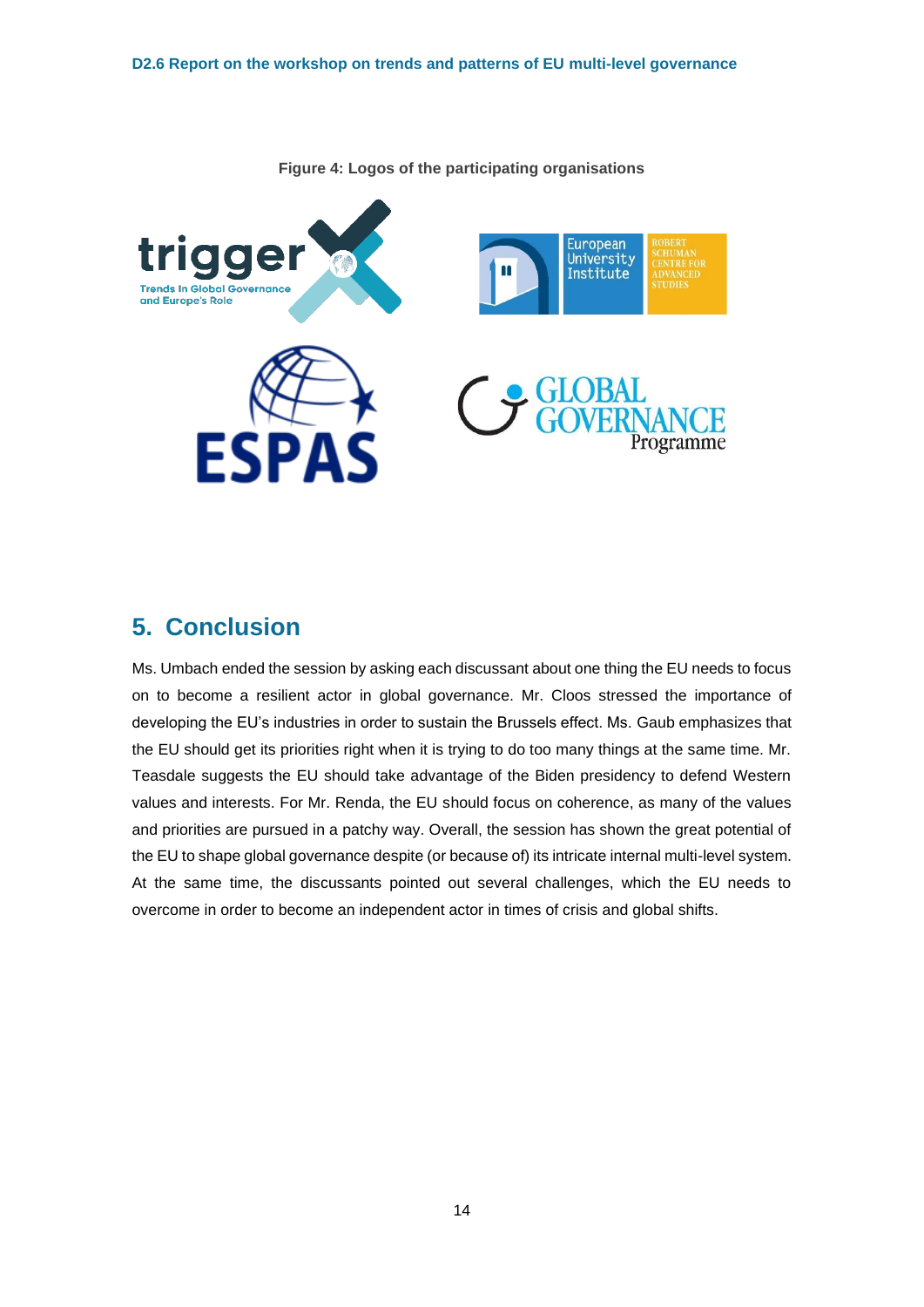



**INSTITUTION EURASIAN INSTITUTE** OF INTERNATIONAL RELATIONS